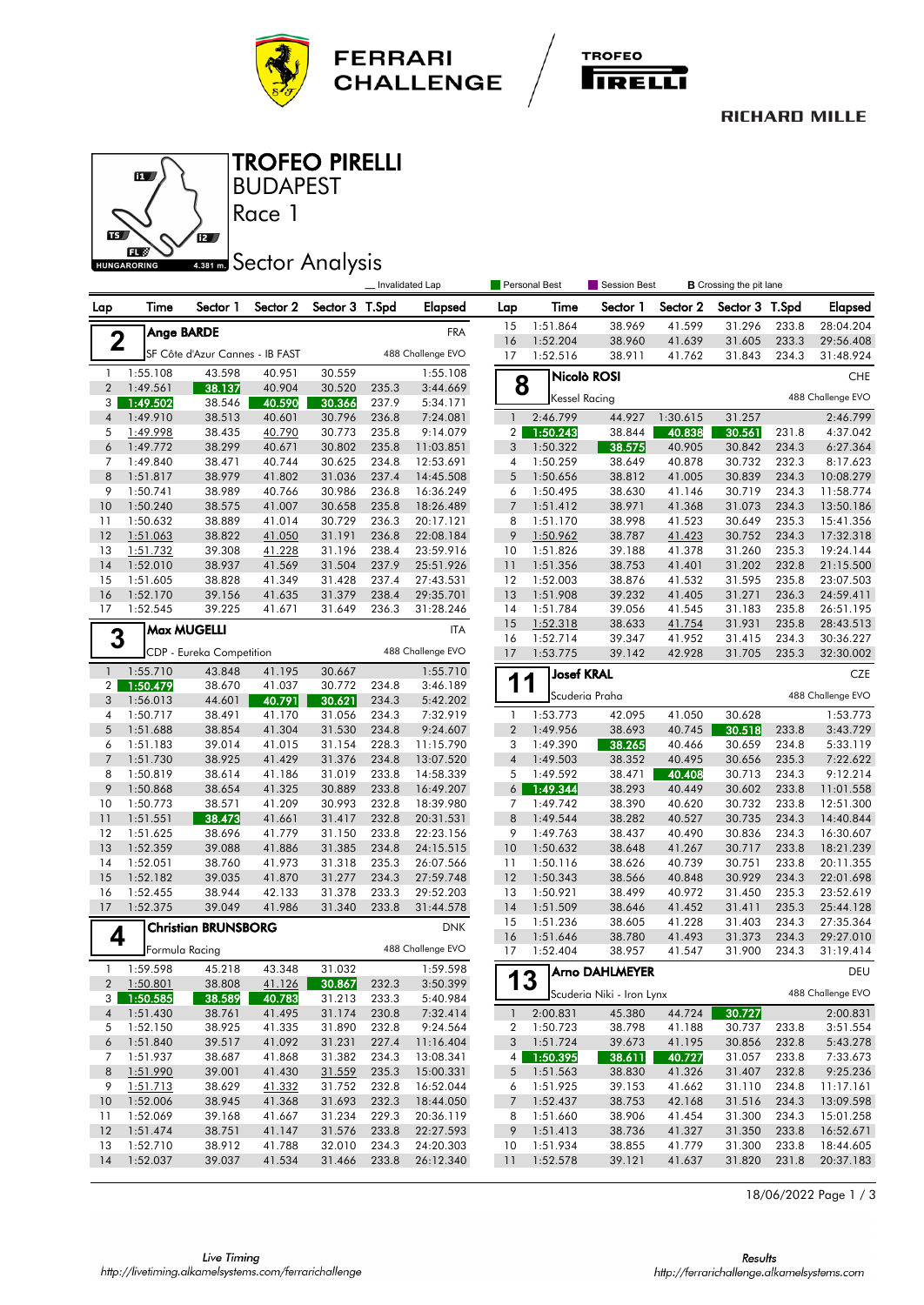



### **RICHARD MILLE**



BUDAPEST TROFEO PIRELLI

# **4.381 mm** Sector Analysis

Race 1

|                                |                      |                         |                  |                  |                | Invalidated Lap      |                | <b>Personal Best</b> | <b>Session Best</b><br><b>B</b> Crossing the pit lane |          |                |       |                   |
|--------------------------------|----------------------|-------------------------|------------------|------------------|----------------|----------------------|----------------|----------------------|-------------------------------------------------------|----------|----------------|-------|-------------------|
| Lap                            | Time                 | Sector 1                | Sector 2         | Sector 3         | T.Spd          | Elapsed              | Lap            | Time                 | Sector 1                                              | Sector 2 | Sector 3 T.Spd |       | Elapsed           |
| 12                             | 1:51.959             | 38.797                  | 41.872           | 31.290           | 231.8          | 22:29.142            | 9              | 1:49.351             | 38.173                                                | 40.473   | 30.705         | 237.9 | 16:24.682         |
| 13                             | 1:52.821             | 38.704                  | 41.585           | 32.532           | 236.3          | 24:21.963            | 10             | 1:49.054             | 38.058                                                | 40.411   | 30.585         | 237.9 | 18:13.736         |
| 14                             | 1:52.069             | 39.091                  | 41.587           | 31.391           | 234.8          | 26:14.032            | 11             | 1:49.551             | 38.123                                                | 40.639   | 30.789         | 237.9 | 20:03.287         |
| 15                             | 1:51.888             | 38.789                  | 41.716           | 31.383           | 235.8          | 28:05.920            | 12             | 1:49.539             | 38.196                                                | 40.487   | 30.856         | 237.4 | 21:52.826         |
| 16                             | 1:51.955             | 38.801                  | 41.611           | 31.543           | 235.3          | 29:57.875            | 13             | 1:49.678             | 38.066                                                | 40.579   | 31.033         | 239.5 | 23:42.504         |
| 17                             | 1:52.952             | 39.027                  | 41.935           | 31.990           | 234.8          | 31:50.827            | 14             | 1:49.905             | 38.195                                                | 40.711   | 30.999         | 240.0 | 25:32.409         |
|                                |                      | <b>Eliseo DONNO</b>     |                  |                  |                | <b>ITA</b>           | 15             | 1:50.081             | 38.231                                                | 40.845   | 31.005         | 238.4 | 27:22.490         |
| 19                             |                      |                         |                  |                  |                |                      | 16             | 1:50.990             | 38.405                                                | 41.180   | 31.405         | 238.4 | 29:13.480         |
|                                | CDP - Best Lap       |                         |                  |                  |                | 488 Challenge EVO    | 17             | 1:51.376             | 38.487                                                | 41.550   | 31.339         | 237.9 | 31:04.856         |
| $\mathbf{1}$<br>$\overline{2}$ | 1:56.131<br>1:50.399 | 44.014<br>38.481        | 41.468<br>41.086 | 30.649<br>30.832 | 236.3          | 1:56.131<br>3:46.530 | 27             |                      | <b>Marco PULCINI</b>                                  |          |                |       | <b>ITA</b>        |
| 3                              | 1:49.229             | 38.157                  | 40.391           | 30.681           | 237.9          | 5:35.759             |                |                      | Al Tayer Motors                                       |          |                |       | 488 Challenge EVO |
| 4                              | 1:49.263             | 38.078                  | 40.350           | 30.835           | 236.3          | 7:25.022             | $\mathbf{1}$   | 1:57.010             | 44.575                                                | 41.724   | 30.711         |       | 1:57.010          |
| 5                              | 1:49.817             | 38.199                  | 40.734           | 30.884           | 235.8          | 9:14.839             | $\overline{2}$ | 1:50.783             | 38.825                                                | 41.249   | 30.709         | 231.3 | 3:47.793          |
| 6                              | 1:50.700             | 38.389                  | 40.778           | 31.533           | 236.3          | 11:05.539            | 3 <sup>1</sup> | 1:50.304             | 38.483                                                | 40.864   | 30.957         | 231.8 | 5:38.097          |
| 7                              | 1:50.243             | 38.752                  | 40.687           | 30.804           | 229.3          | 12:55.782            | $\overline{4}$ | 1:50.629             | 38.609                                                | 41.121   | 30.899         | 231.8 | 7:28.726          |
| 8                              | 1:50.659             | 38.459                  | 40.910           | 31.290           | 236.8          | 14:46.441            | 5              | 1:50.592             | 38.782                                                | 41.011   | 30.799         | 231.8 | 9:19.318          |
| 9                              | 1:50.880             | 38.542                  | 41.223           | 31.115           | 234.8          | 16:37.321            | 6              | 1:50.578             | 38.590                                                | 41.054   | 30.934         | 232.8 | 11:09.896         |
| 10                             | 1:50.933             | 38.794                  | 40.806           | 31.333           | 234.8          | 18:28.254            | $\overline{7}$ | 1:50.983             | 38.769                                                | 41.504   | 30.710         | 232.3 | 13:00.879         |
| 11                             | 1:51.435             | 38.728                  | 41.329           | 31.378           | 235.8          | 20:19.689            | 8              | 1:50.637             | 38.555                                                | 41.285   | 30.797         | 233.8 | 14:51.516         |
| 12                             | 1:51.472             | 38.771                  | 41.271           | 31.430           | 235.8          | 22:11.161            | 9              | 1:50.819             | 38.669                                                | 41.217   | 30.933         | 233.8 | 16:42.335         |
| 13                             | 1:51.092             | 38.574                  | 41.023           | 31.495           | 238.4          | 24:02.253            | 10             | 1:50.801             | 38.440                                                | 41.304   | 31.057         | 233.3 | 18:33.136         |
| 14                             | 1:51.770             | 38.548                  | 41.581           | 31.641           | 237.4          | 25:54.023            | 11             | 1:51.371             | 38.644                                                | 41.560   | 31.167         | 233.8 | 20:24.507         |
| 15                             | 1:51.599             | 38.870                  | 41.413           | 31.316           | 236.8          | 27:45.622            | 12             | 1:51.363             | 38.629                                                | 41.435   | 31.299         | 234.3 | 22:15.870         |
| 16                             | 1:52.665             | 38.866                  | 42.126           | 31.673           | 236.8          | 29:38.287            | 13             | 1:52.492             | 38.821                                                | 41.769   | 31.902         | 235.8 | 24:08.362         |
| 17                             | 1:52.635             | 38.928                  | 42.159           | 31.548           | 236.8          | 31:30.922            | 14             | 1:52.627             | 39.420                                                | 41.851   | 31.356         | 235.8 | 26:00.989         |
|                                |                      | <b>Alessandro COZZI</b> |                  |                  |                | <b>ITA</b>           | 15             | 1:52.116             | 39.109                                                | 41.679   | 31.328         | 234.8 | 27:53.105         |
| 25                             |                      |                         |                  |                  |                | 488 Challenge EVO    | 16             | 1:52.306             | 38.909                                                | 41.842   | 31.555         | 236.3 | 29:45.411         |
|                                | Formula Racing       |                         |                  |                  |                |                      | 17             | 1:53.656             | 39.868                                                | 42.106   | 31.682         | 234.8 | 31:39.067         |
| $\mathbf{1}$<br>$\overline{2}$ | 2:12.202<br>1:52.092 | 45.384<br>38.801        | 55.790<br>42.340 | 31.028<br>30.951 | 231.8          | 2:12.202<br>4:04.294 | 44             |                      | <b>Andrew GILBERT</b>                                 |          |                |       | <b>GBR</b>        |
| 3                              | 1:51.950             | 38.668                  | 41.871           | 31.411           | 231.8          | 5:56.244             |                | Kessel Racing        |                                                       |          |                |       | 488 Challenge EVO |
| 4                              | 1:52.724             | 40.005                  | 41.927           | 30.792           | 233.8          | 7:48.968             | $\mathbf{1}$   | 2:03.915             | 46.777                                                | 45.398   | 31.740         |       | 2:03.915          |
| 5                              | 1:56.695B            | 39.303                  | 41.167           | 36.225           | 231.8          | 9:45.663             | $\overline{2}$ | 1:53.617             | 39.837                                                | 42.462   | 31.318         | 229.8 | 3:57.532          |
| 6                              | 2:09.707             | 57.249                  | 41.226           | 31.232           |                | 11:55.370            | 3              | 1:53.776             | 39.539                                                | 42.837   | 31.400         | 231.8 | 5:51.308          |
| $\overline{7}$                 | 1:51.761             | 39.030                  | 41.832           | 30.899           | 231.3          | 13:47.131            | $\overline{4}$ | 1:52.903             | 39.253                                                | 42.197   | 31.453         | 231.8 | 7:44.211          |
| 8                              | 1:52.396             | 39.307                  | 41.751           | 31.338           | 233.3          | 15:39.527            | 5              | 1:52.867             | 39.337                                                | 42.189   | 31.341         | 230.8 | 9:37.078          |
| 9                              | 1:52.072             | 39.533                  | 41.617           | 30.922           | 231.8          | 17:31.599            | 6              | 1:53.769             | 39.450                                                | 42.889   | 31.430         | 232.3 | 11:30.847         |
| 10                             | 1:52.467             | 39.191                  | 41.616           | 31.660           | 232.3          | 19:24.066            | 7              | 1:52.779             | 39.229                                                | 42.291   | 31.259         | 231.8 | 13:23.626         |
| 11                             | 1:55.235             | 39.591                  | 43.701           | 31.943           | 227.8          | 21:19.301            | 8              | 1:52.880             | 39.568                                                | 42.083   | 31.229         | 231.8 | 15:16.506         |
| 12                             | 1:52.853             | 39.579                  | 41.798           | 31.476           | 233.3          | 23:12.154            | 9              | 1:51.986             | 39.164                                                | 41.630   | 31.192         | 232.8 | 17:08.492         |
| 13                             | 1:53.251             | 39.289                  | 42.347           | 31.615           | 234.3          | 25:05.405            | 10             | 1:52.977             | 39.326                                                | 42.440   | 31.211         | 232.3 | 19:01.469         |
| 14                             | 1:53.206             | 39.379                  | 42.164           | 31.663           | 233.3          | 26:58.611            | 11             | 1:52.536             | 39.145                                                | 42.110   | 31.281         | 232.3 | 20:54.005         |
| 15                             | 1:54.146             | 39.957                  | 42.236           | 31.953           | 231.8          | 28:52.757            | 12             | 1:53.686             | 39.319                                                | 42.322   | 32.045         | 232.8 | 22:47.691         |
| 16                             | 1:54.236             | 39.621                  | 42.571           | 32.044           | 233.3          | 30:46.993            | 13             | 1:53.240             | 39.507                                                | 42.286   | 31.447         | 233.3 | 24:40.931         |
| 17                             | 1:55.129             | 39.933                  | 43.073           | 32.123           | 231.8          | 32:42.122            | 14             | 1:53.452             | 39.366                                                | 42.533   | 31.553         | 232.8 | 26:34.383         |
|                                |                      | John WARTIQUE           |                  |                  |                | <b>BEL</b>           | 15             | 1:53.306             | 39.662                                                | 42.140   | 31.504         | 233.8 | 28:27.689         |
| 26                             |                      |                         |                  |                  |                |                      | 16             | 1:53.517             | 39.380                                                | 42.676   | 31.461         | 230.8 | 30:21.206         |
|                                | FML - D2P            |                         |                  |                  |                | 488 Challenge EVO    | 17             | 1:54.009             | 39.501                                                | 42.776   | 31.732         | 232.8 | 32:15.215         |
| $\mathbf{1}$                   | 1:52.873             | 41.805                  | 40.620           | 30.448           |                | 1:52.873             |                |                      | <b>David GOSTNER</b>                                  |          |                |       | ITA               |
| $\overline{2}$<br>3            | 1:49.189<br>1:48.740 | 37.954<br>37.952        | 40.732<br>40.302 | 30.503<br>30.486 | 238.4<br>237.9 | 3:42.062<br>5:30.802 | 50             |                      | CDP - MP Racing                                       |          |                |       | 488 Challenge EVO |
| $\overline{4}$                 | 1:48.596             | 37.991                  | 40.161           | 30.444           | 237.9          | 7:19.398             | $\mathbf{1}$   | 1:57.577             | 44.829                                                | 41.771   | 30.977         |       | 1:57.577          |
| 5                              | 1:48.927             | 37.977                  | 40.336           | 30.614           | 238.4          | 9:08.325             | 2              | <u>1:51.946</u>      | 38.873                                                | 41.608   | 31.465         | 233.8 | 3:49.523          |
| 6                              | 1:48.987             | 38.002                  | 40.439           | 30.546           | 237.4          | 10:57.312            |                | $3$ 1:51.021         | 38.421                                                | 41.406   | 31.194         | 233.8 | 5:40.544          |
| 7                              | 1:48.707             | 37.957                  | 40.213           | 30.537           | 237.9          | 12:46.019            | 4              | 1:51.552             | 38.786                                                | 41.434   | 31.332         | 233.8 | 7:32.096          |
| 8                              | 1:49.312             | 38.015                  | 40.576           | 30.721           | 238.4          | 14:35.331            |                | 5 1:51.350           | 38.837                                                | 41.282   | 31.231         | 232.3 | 9:23.446          |

18/06/2022 Page 2 / 3